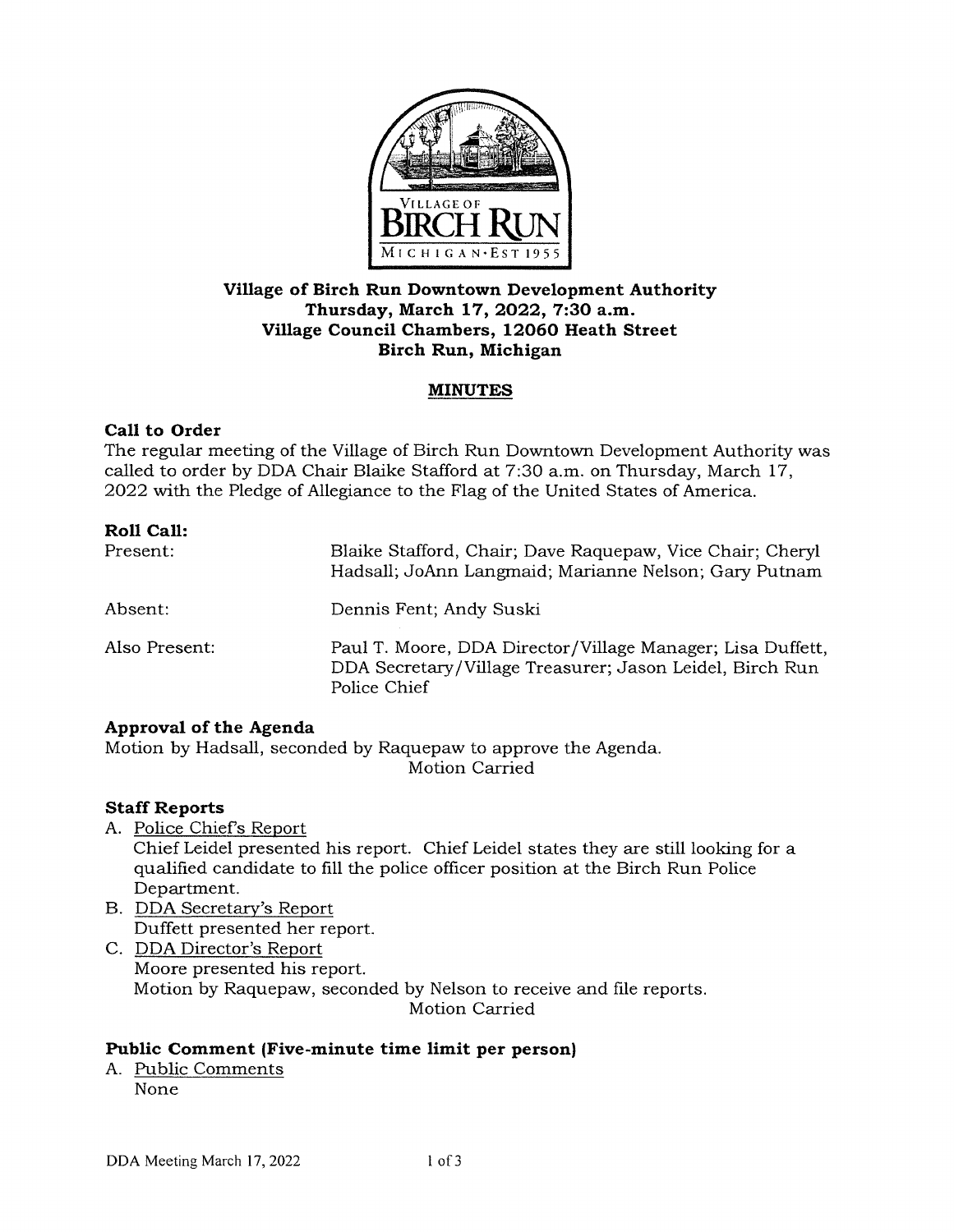### **Approval of Minutes**

A. February 17, 2022 - Regular DDA Board Meeting Motion by Nelson, seconded by Putnam to approve the February 17, 2022 - Regular DDA Board Meeting Minutes.

Motion Carried

#### **Financial Matters**

- A. Balance sheet for DDA General Fund (275) as of February 28, 2022.
- B. Revenue & Expenditure Report for DDA General Fund (275) as of February 28, 2022.
- C. General Ledger Distribution Report thru March 9, 2022 as presented in the total amount of \$32,699.80. Motion by Nelson, seconded by Hadsall to approve Financial Matters A-C.

Motion Carried

#### **Unfinished Business**

None

#### **New Business**

A. Resolution #22-03-DDA, Resolution to Request Assistance of Village of Birch Run for Financing of (Phase III) Streetscape Improvement Project and Matters Related Thereto

Motion by Nelson, seconded by Raquepaw to approve Resolution #22-03-DDA, Resolution to Request Assistance of Village of Birch Run for Financing of (Phase III) Streetscape Improvement Project and Matters Related Thereto

Moore states this capital improvement bond will be the most expedited process for financing due to the schedule of construction and the bid opening on April 6th, 2022.

Yeas: Stafford, Raquepaw, Hadsall, Langmaid, Nelson, Putnam Nays: none Abstain: none

Motion Carried

B. Motion to authorize a contribution of \$750 to the Birch Run Beautification Committee to enhance the appearance of the DDA District Motion by Raquepaw, seconded by Putnam to authorize a contribution of \$750 to the Birch Run Beautification Committee to enhance the appearance of the DDA District

Motion Carried

#### **Other**

Hadsall states the Class of '64 Scholarship Foundation is holding their annual Night at the Movies fundraiser on Thursday, May 19, 2022.

#### **Meeting Announcements**

- A. Village Council Meeting, Monday, April 25, 2022 at 7:00pm
- B. DDA Board Meeting, Thursday, May 19, 2022 at 7:30am
- C. Village Council Meeting, Monday, May 23, 2022 at 7:00pm {All meetings are held in the Village Council Chambers unless noted)